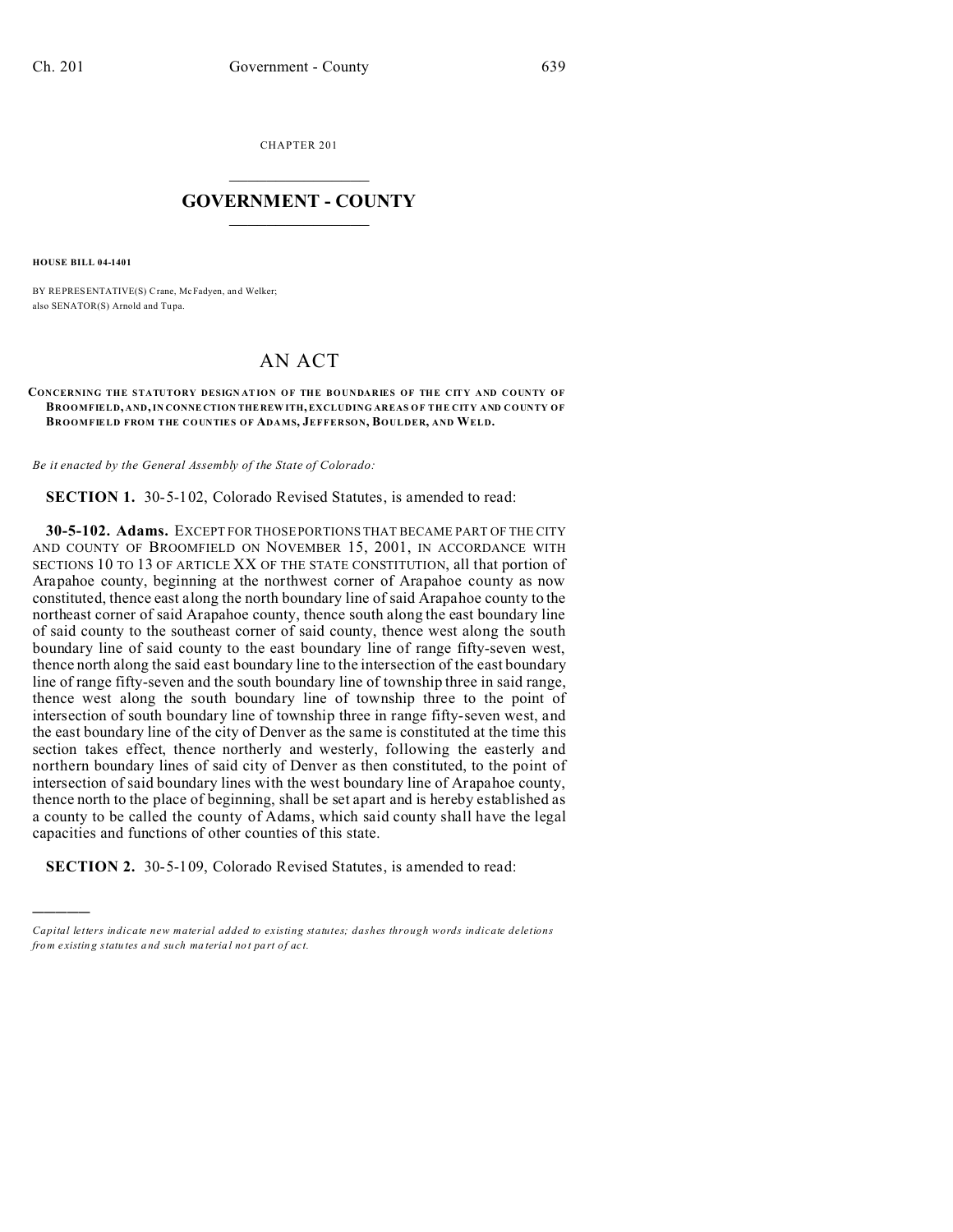**30-5-109. Boulder.** Boulder county: EXCEPT FOR THOSE PORTIONS THAT BECAME PART OF THE CITY AND COUNTY OF BROOMFIELD ON NOVEMBER 15, 2001, IN ACCORDANCE WITH SECTIONS 10 TO 13 OF ARTICLE XX OF THE STATE CONSTITUTION, commencing at a point where the township line between townships one and two south intersects the range line between ranges sixty-eight and sixty-nine; thence west on said township line to the east line of Gilpin county; thence along said line to the South Boulder creek; thence west along the northern boundary line of Gilpin county to the summit of the snowy range; thence along the summit of first range to a point at or near the summit of Long's Peak; thence east on said township line to the range line between ranges sixty-eight and sixty-nine; thence south to the place of beginning.

**SECTION 3.** Article 5 of title 30, Colorado Revised Statutes, is amended BY THE ADDITION OF A NEW SECTION to read:

**30-5-109.5. City and county of Broomfield.** AS OF NOVEMBER 15, 2001, THE CORPORATE LIMITS OF THE CITY AND COUNTY OF BROOMFIELD SHALLBEAS FOLLOWS: TWO PARCELS OF LAND IN ALL OR PORTIONS OF SECTIONS ONE, TWO, THREE, FOUR, FIVE, SIX, SEVEN, EIGHT, AND ELEVEN, ALL IN TOWNSHIP TWO SOUTH, RANGE SIXTY-NINE WEST AND A PORTION OF SECTION ONE, TOWNSHIP TWO SOUTH, RANGE SEVENTY WEST; ALL OR PORTIONS OF SECTIONS TWELVE, THIRTEEN, FOURTEEN, FIFTEEN, TWENTY-ONE, TWENTY-TWO,TWENTY-THREE,TWENTY-FOUR, TWENTY-FIVE, TWENTY-SIX, TWENTY-SEVEN, TWENTY-EIGHT, TWENTY-NINE, THIRTY-TWO, THIRTY-THREE, THIRTY-FOUR, THIRTY-FIVE, AND THIRTY-SIX ALL IN TOWNSHIP ONE SOUTH, RANGE SIXTY-NINE WEST; ALL OR PORTIONS OF SECTIONS TWO, THREE, FOUR, FIVE, SIX, SEVEN, EIGHT, NINE, TEN, FIFTEEN, SIXTEEN, SEVENTEEN, EIGHTEEN, NINETEEN,TWENTY,TWENTY-ONE, TWENTY-NINE, THIRTY, THIRTY-ONE, THIRTY-TWO, AND THIRTY-THREE ALL IN TOWNSHIP ONE SOUTH, RANGE SIXTY-EIGHT WEST; AND ALL OR PORTIONS OF SECTIONS TWENTY-THREE, TWENTY-SIX, TWENTY-SEVEN, THIRTY-ONE, THIRTY-TWO, THIRTY-THREE, THIRTY-FOUR, AND THIRTY-FIVE ALL IN TOWNSHIP ONE NORTH, RANGE SIXTY-EIGHT WEST, ALL OF THE SIXTH PRINCIPAL MERIDIAN, BROOMFIELD COUNTY, COLORADO, EXCEPT FOR THOSE PARCELS OTHERWISE REMAINING IN THE COUNTIES OF ADAMS, BOULDER, JEFFERSON, AND WELD ON AND AFTER NOVEMBER 15, 2001, PURSUANT TO SECTIONS 10 TO 13 OF ARTICLE XX OF THE STATE CONSTITUTION.

**SECTION 4.** 30-5-133, Colorado Revised Statutes, is amended to read:

**30-5-133. Jefferson.** Jefferson county is hereby bounded as follows:

EXCEPT FOR THOSE PORTIONS THAT BECAME PART OF THE CITY AND COUNTY OF BROOMFIELD ON NOVEMBER 15, 2001, IN ACCORDANCE WITH SECTIONS 10 TO 13 OF ARTICLEXX OF THE STATE CONSTITUTION, commencing at a point where the township line between townships one and two south intersects the range line between ranges sixty-eight and sixty-nine; thence due west twenty miles; thence due south to the junction of North and South Clear creeks; thence south to the Platte river; thence down the center of said Platte river to the point where said river intersects the first correction line; thence west to the range line between ranges sixty-eight and sixty-nine; thence north to the place of beginning.

**SECTION 5.** 30-5-171, Colorado Revised Statutes, is amended to read: